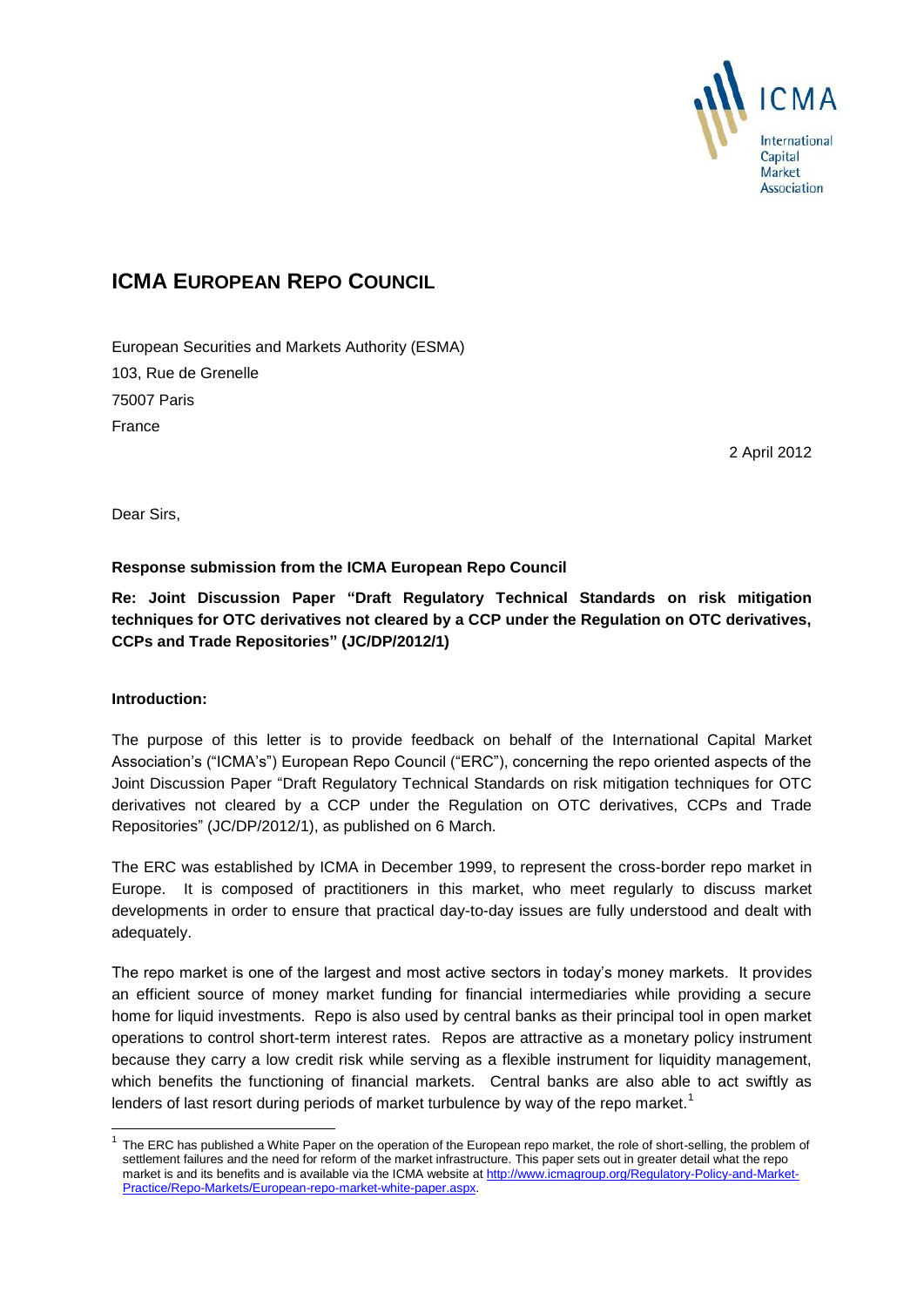In a repo transaction securities are exchanged for cash with an agreement to repurchase the securities at a future date. The transaction is collateralised, with the cash securing the seller's securities and the securities securing the buyer's cash. Collateral and netting are key to the proper functioning of repo markets. In the event of default, the collateral can be sold and exposure to the defaulting party can be netted off.

In the international market, the Global Master Repurchase Agreement (GMRA) $2$  provides a robust legal framework for documenting repo transactions. Supervisory authorities recognise the effect of the GMRA netting provisions for regulatory capital and large exposure requirements provided, inter alia, that a reasoned legal opinion has been obtained to the effect that, in the event of a legal challenge, the relevant courts and administrative authorities would find that, where a counterparty fails owing to default, bankruptcy, liquidation or any other similar circumstance, the regulated firm's claims and obligations pursuant to the GMRA would be limited to a net sum under the law of the relevant jurisdiction(s), and meets certain other requirements. Against this background, ICMA obtains and annually updates legal opinions on the GMRA, currently from 62 jurisdictions worldwide, for the benefit of its members. These opinions cover both the enforceability of the netting provisions of the GMRA as well as the validity of the GMRA as a whole.

#### **Commentary:**

The ERC notes that this discussion paper seeks stakeholders' views on the regulatory technical standards (RTSs) which the European Supervisory Authorities (ESAs) are required to jointly develop, specifying the requirements on risk mitigation techniques for OTC derivative contracts not cleared by a CCP.

The ERC also notes that whilst the RTSs considered by this discussion paper are specifically concerned with OTC derivatives, they are nevertheless a part of the European Market Infrastructure Regulation (EMIR) which is itself a framework with broader ramifications. Accordingly the ERC considers that, as the ESAs advance their essential work to elaborate the technical details necessary to operationalise the EMIR legislative framework, it is vital to establish standards which, whilst being robust, retain adequate flexibility to allow calibration suited to the efficient operation of markets in, and specific characteristics of, different, non-derivative, asset classes.

In context of this overall concern, the ERC has the following brief observations in relation to a few of the matters considered in the discussion paper.

#### **Q14: As the valuation of the outstanding contracts is required on a daily basis, should there also be the requirement of a daily exchange of collateral? If not, in which situations should a daily exchange of collateral not be required?**

In relation to the ESA's consideration of such matters of margin best practice, the ERC draws attention to the fact that on 15 September 2005 the ERC published a [Best Practice Guide to Repo](http://www.icmagroup.org/assets/documents/Recomm-BestPracticeGuide%20August%2023%202001(final%20version).pdf)  [Margining.](http://www.icmagroup.org/assets/documents/Recomm-BestPracticeGuide%20August%2023%202001(final%20version).pdf)

Consistent with its on-going commitment to promote best market practices, the ERC has recently been reviewing this document and has identified some scope to make improvements. In particular changes are now recommended to:

 2 The GMRA is the most extensively used cross border repo master agreement and has reduced the risks associated with previously poorly documented repo transactions.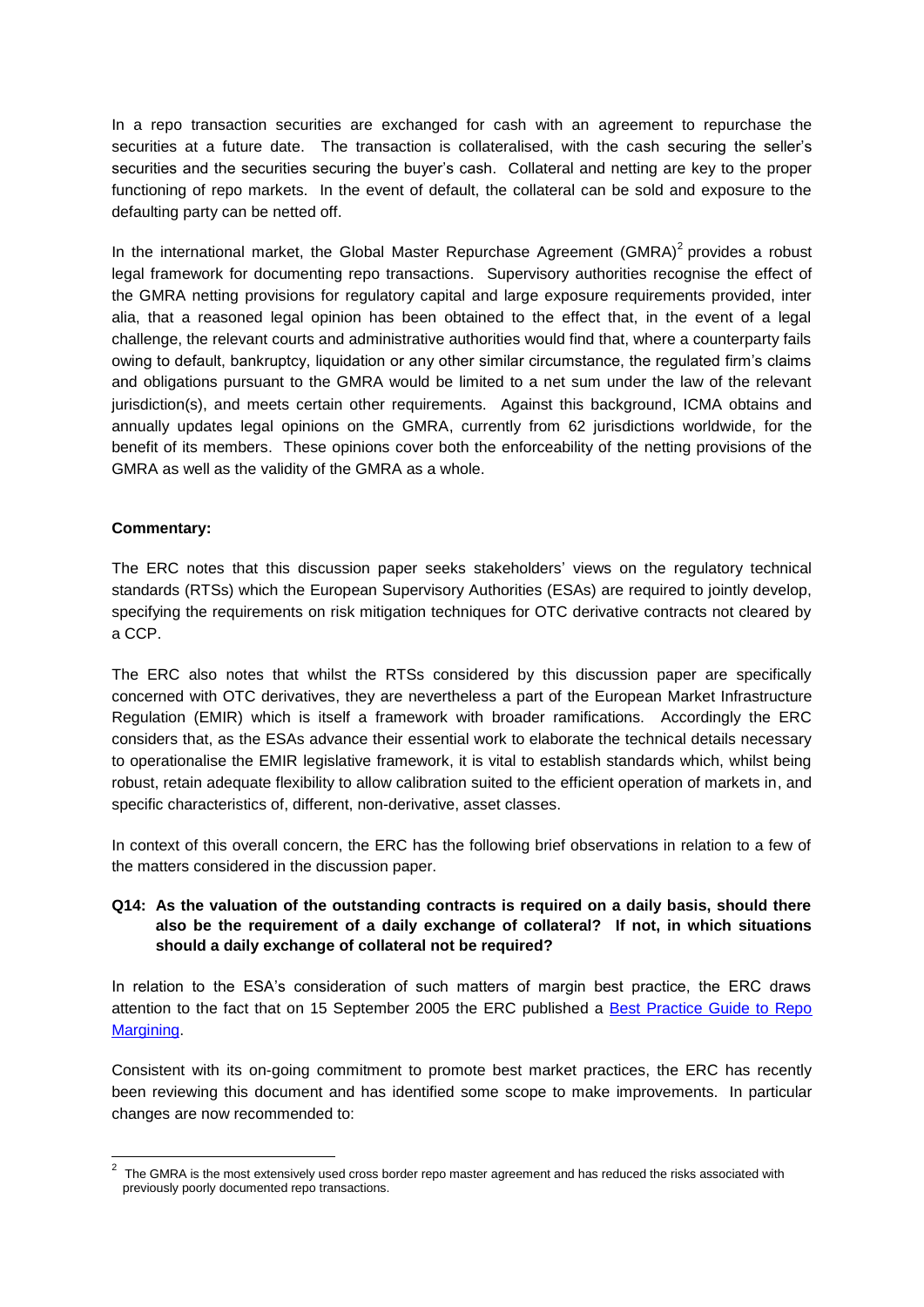- Provide that margin be based on actual rather than assumed settlement;
- Ensure mutual agreement of margin calculation methods, since GMRA 2011 now embraces two alternatives;
- Provide quidelines on minimum transfer amounts and interest;
- Avoid netting of consecutive day's margin movements; and
- Encourage migration towards same day settlement of margin calls.

Accordingly revised guidance is being prepared and will shortly be published, alongside a recommendation for adoption as from 1 July 2012. The ERC believes that these incremental changes will significantly assist in embedding the most up to date margin risk management practices across the repo market.

#### **Paragraph 41**

"*When setting the minimum level of IM requirements and the parameters that need to be considered for the calculation of IM, due respect should be given to macroprudential considerations and possible procyclical effects that these could play.*"

The ERC draws ESMA's attention to the paper ["Haircuts and initial margins in the repo market"](http://www.icmagroup.org/assets/documents/Maket-Practice/Regulatory-Policy/Repo-Markets/Haircuts%20and%20initial%20margins%20in%20the%20repo%20market_8%20Feb%202012.pdf), written by Richard Comotto of the ICMA Centre and published by ICMA on 8 February. Whilst this paper does not focus on the setting of OTC derivative margins, it quite clearly highlights that careful analysis is needed to support any conclusions regarding the extent to which margins play a significant part in procyclicality. Any measures to take into account the procyclicality of haircuts, as contemplated in paragraph 41 of the ESA's discussion paper, ought only to be determined on the basis of a clear understanding of the actual extent of any relationship and will need to be sensitive to differences across asset classes.

### **Q33: Should there be a broader range of eligible collateral, including also other assets (including non-financial assets)? If so, which kind of assets should be included? Should a broader range of collateral be restricted to certain types of counterparties?**

The importance of collateral has grown over many years, but has accelerated significantly since the advent of the financial crisis in mid-2007. This is in no small measure related to the shift in risk appetite of market participants, with an increased demand amongst them to secure their credit risk exposures through the taking of high quality collateral. At the same time official policy makers have also significantly fuelled the demand for collateral as they have advanced steps to make markets more robust, to reduce systemic risk and help mitigate the risks of any future financial crises.

Amongst examples of these increasing demands are:

- increased focus on covered bond issuance by banks, secured against high-quality mortgage pools, as against senior unsecured issuance;
- increased use of repo funding to finance assets, including in context of an increase in the use of central bank financing;
- Basel requirements, to be translated in the EU through the CRR/D; introducing the holding of liquidity stress buffers – assets to satisfy these requirements comprise a short list of high-quality collateral;
- the shift of standardised OTC derivatives to CCP clearing, as required in the EU by EMIR, which will give rise to demands for significant amounts of initial margin (as well as some increase in variation margin amounts); and
- increased requirements to margin any bilateral OTC contracts (outside of CCP arrangements), incentivised by penal treatment of uncollateralised exposures in the CRR/D requirements.

Whilst these examples are couched in their European context, equivalent pressures also exist across global markets.